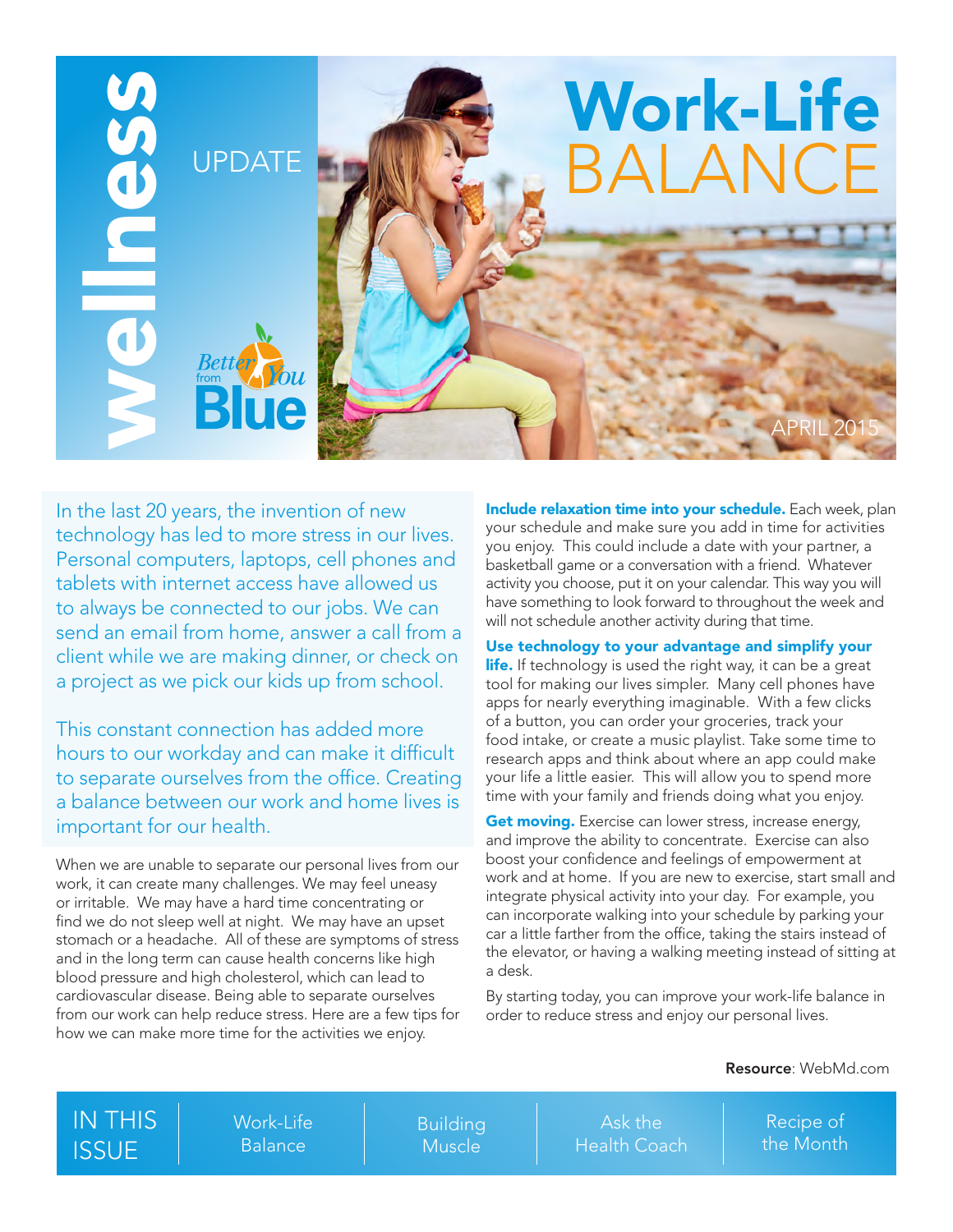## **Building Muscle:** Use These Tips to "FIT" Muscle Strength Into Your Routine

Strong muscles are very important to a well-functioning body. Many aches, pains and injuries are a result of weak muscles. No matter your age or gender, you can build and maintain muscles with just a little bit of resistance training each week. Resistance training is the process of using any resistance to challenge your muscles so that they can adapt and grow. That resistance can take the form of your own body weight (push-ups, pull-ups, squats), or tools like dumbbells, barbells, kettlebells, cables, bands and even less traditional options such as a backpack with heavy books, or milk jugs filled with sand.

Building strong muscles does not mean that you will bulk up. There are different training methods for achieving different goals. While all methods require fatiguing the muscle through overload, the number of sets, repetitions and load are a key factor in achieving different goals. To improve your strength and muscle "tone", you need to strength train 2-3 times per week, and target all of the major muscle groups using the appropriate amount of resistance. Fortunately, it's possible to do that in 20 minutes or less, when you follow a program that incorporates multiple movements or minimizes the rest time between each exercise.

In any strength-training program, you need to follow the F.I.T. principal:

F=Frequency. Train all of the major muscles 2-3 times per week, to improve strength and endurance.

I= Intensity. Train at 60-65% of the heaviest weight you can lift properly 1 time, or simply make sure the weight or resistance is heavy enough that you can repeat the movement at least 10 times properly, but not more than 15 times (referred to as repetitions). Once you are able to do the movement 15 times properly, increase the resistance to make it harder and drop back to 10 repetitions, as needed.

T= Time or duration. The number of sets refers to the "set" of times you repeat the movement. As a beginner, start with 1 set of 10-15 repetitions of each exercise, and increase to 2-3 sets to increase the difficulty. If you have been doing some strength training, you may opt to start with 2-3 sets.

# Ask the Health Coach:

**Q**: April is Alcohol Awareness Month and I have heard the term binge drinking. What is binge drinking?

A: The National Institute of Alcohol Abuse and Alcoholism defines binge drinking is drinking enough alcohol to bring your blood alcohol concentration (BAC) level to 0.08% or more. This usually measures out to 5 or more drinks on a single occasion for men or 4 or more drinks on a single occasion for

Wellness Coordinator in the spotlight!



Stephanie Morris serves as Wellness Coordinator for Martin County School District and as a WELCOA Faculty Member, was nominated for WELCOA's DISH Top 100 Health Promotion Professionals. The contest was available to those that serve as leaders

The major muscle groups include:

- chest and shoulders, back, arms (biceps and triceps)
- legs and buttocks
- abdominals

There are two ways to minimize the amount of time spent strength training and maximize your strength and endurance gains:

- 1. Incorporate movements that use more than one muscle group at a time
- 2. Alternate opposing muscles so that you actively rest one muscle while working the other

The following are examples of combined movement exercises. If you are unfamiliar with the exercise or proper form for completing the exercise, check the exercise library at www. acefitness.org, for interactive demos of each movement or ask a fitness professional.

| <b>Exercise</b>                                    | <b>Muscle Groups Affected</b> |
|----------------------------------------------------|-------------------------------|
| Dumbbell front squat with                          | Legs, butt, back and bicep    |
| bicep curl                                         | muscles                       |
| Dumbbell lunge with                                | Legs, butt and shoulder       |
| dumbbell lateral raise                             | muscles                       |
| Dumbbell deadlift with                             | Legs, butt, lower and upper   |
| bent-over row                                      | back muscles                  |
| Dumbbell push-up with<br>dumbbell triceps kickback | Chest, shoulders, and triceps |
| Plank to Downward-facing                           | Abdominals, back, legs and    |
| dog with single-leg lift`                          | butt muscles                  |

As a recommendation if you are sedentary, have any health issues, or are over the age of 40, that you see your health care provider before starting an exercise routine.

Resources: acefitness.org; acsm.org

women, generally within about 2 hours. It is important to know that this level of blood alcohol concentration can be reached with as little as 1 or 2 drinks, depending on your gender, body weight, food intake, age, tolerance and how much alcohol was in the drink(s). Drinking can cause social consequences and health consequences. Avoiding alcohol is best for your overall health.

Resources: cdc.gov; webmd.com

in the wellness promotion industry and had demonstrated success with ongoing wellness programs. Contestants were judged by a distinguished panel of wellness professionals, as well as voted on by their peers. Out of 210 entries, Stephanie is recognized as one of the Top 100. Congratulations to you, Stephanie!